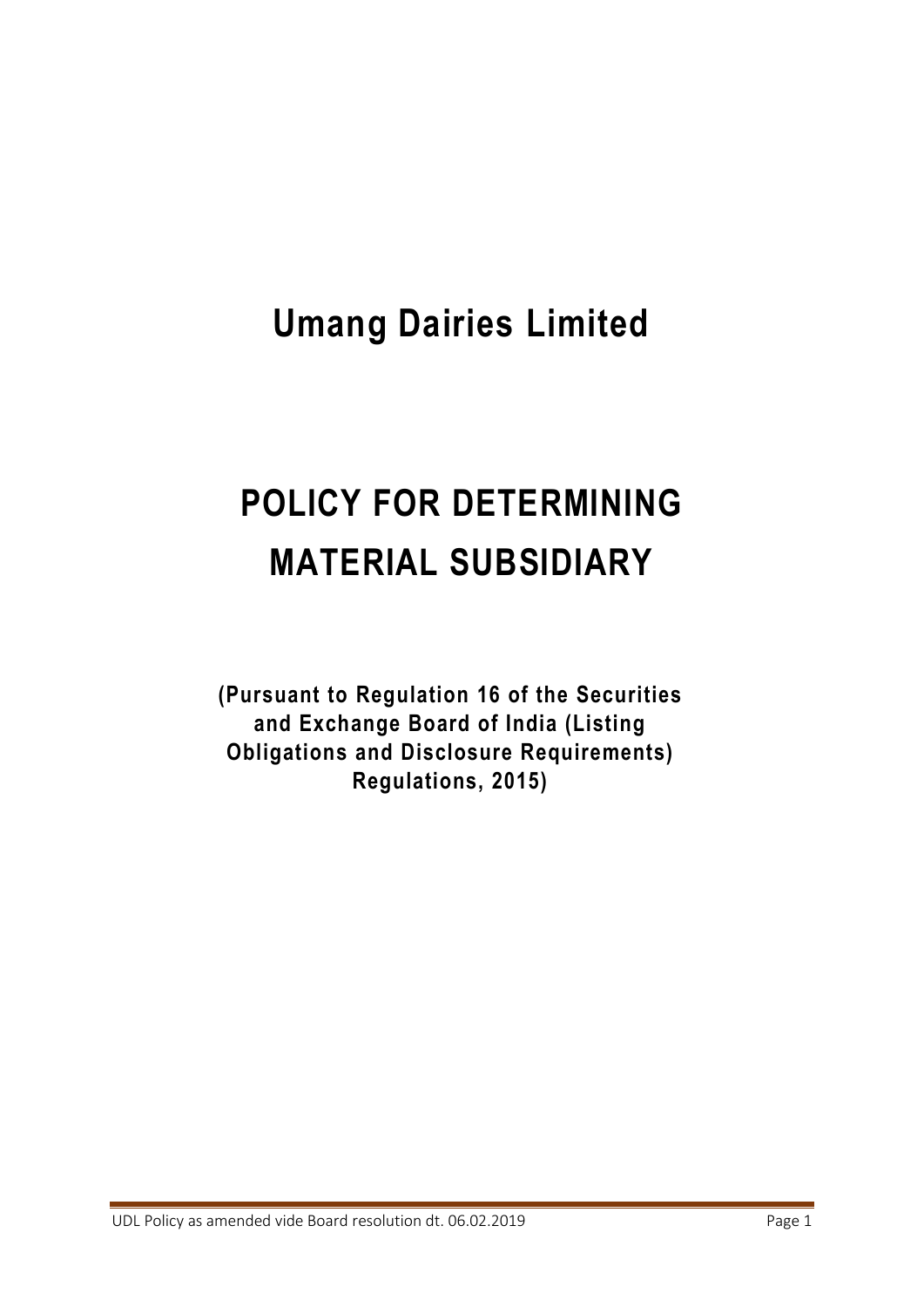#### **I. PREAMBLE:**

Pursuant to Regulation 16 of the Securities and Exchange Board of India (Listing Obligations and Disclosure Requirements) Regulations, 2015 (Listing Regulations), the Company is required to formulate a policy for determining material subsidiary .

As per the said Regulations, a material subsidiary shall mean a subsidiary, whose income or net worth exceeds ten percent of the consolidated income or net worth respectively, of the listed entity and its subsidiaries in the immediately preceding accounting year.

#### **II. Policy:**

A subsidiary whose income or net worth exceeds ten percent of the consolidated income or net worth respectively of the Company and its subsidiaries in the immediately preceding accounting year shall be considered a material subsidiary.

#### **III. Compliance with Listing Regulations :**

i) In case of an unlisted material subsidiary incorporated in India or outside India, at least one Independent Director on the Board of Directors of the Company shall be a Director on the Board of such a unlisted material subsidiary.

For the purpose of this provision, notwithstanding anything to the contrary contained in Regulation 16 of the Listing Regula tions or this policy, the term "material subsidiary" shall mean a subsidiary, whose income or net worth exceeds 20% of the consolidated income or net worth respectively, of the Company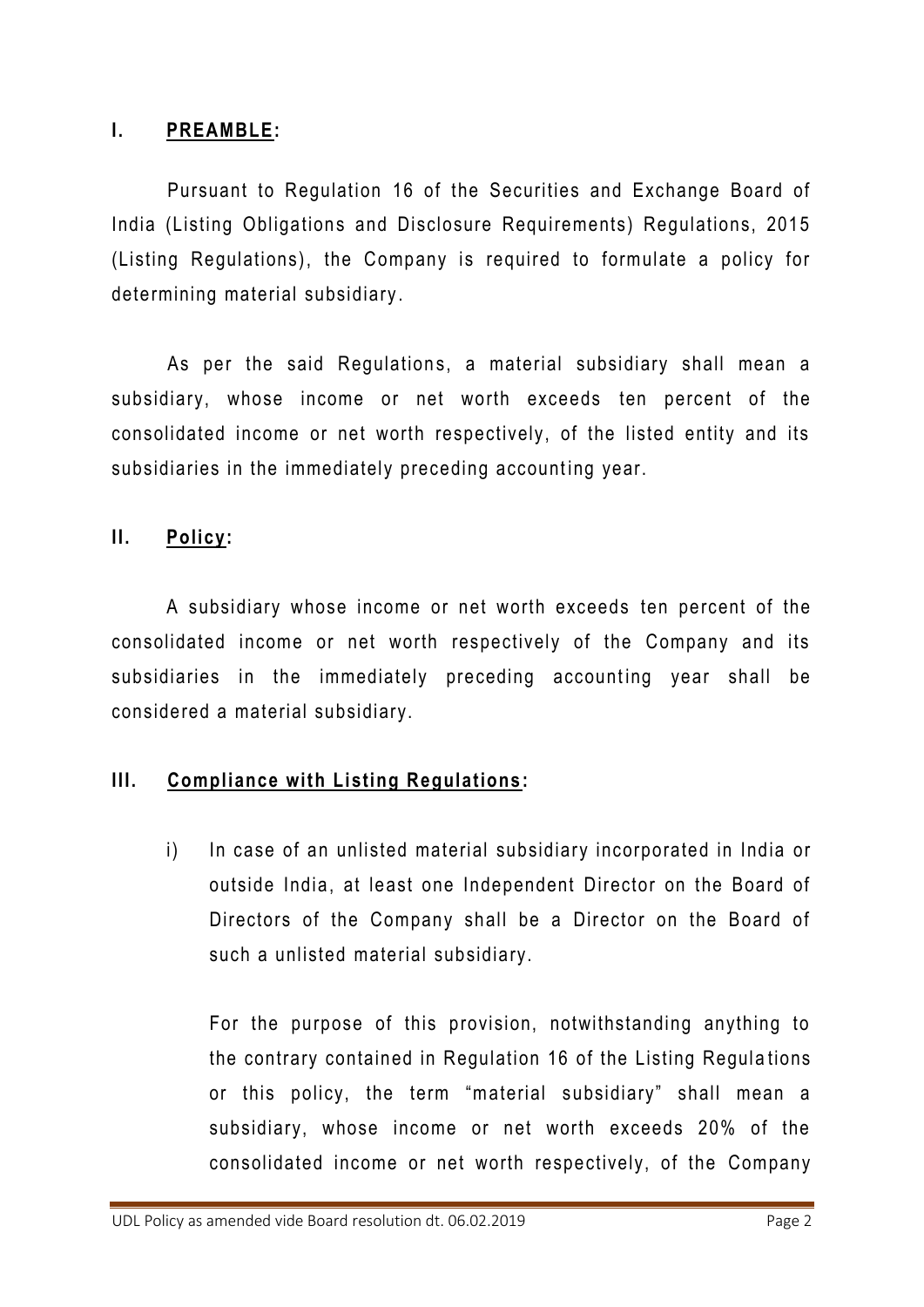and its subsidiaries in the immediately preceding accounting year.

- ii) A 'Material Subsidiary' which is unlisted and which is incorporated in India shall undertake secretarial audit and shall annex the Secretarial Audit Report with its annual report w.e.f. the year ended 31st March 2019.
- iii) The Company shall not dispose of shares in its material subsidiary resulting in reduction of its shareholding (either on its own or together with other subsidiaries) to less than 50% or cease the exercise of control\* over the subsidiary without passing a special resolution in its General Meeting except in cases where such divestment is made under a scheme of arrangement duly approved by a Court /Tribunal or under a resolution plan duly approved under section 31 of the Insolvency Code and such an event is disclosed to the recognized stock exchanges within one day of the resolution plan being approved .

*[\* Explanation – 'control' shall have the same meani ng as assigned to it under the Securities and Exchange Board of India (Substantial Acquisition of Shares and Takeovers) Regulations, 2011.]* 

iv) Selling, disposing and leasing of assets amounting to more than twenty percent of the assets of the material subsidiary on an aggregate basis during a financial year shall require prior approval of shareholders by way of special resolution unless the sale/ disposal/lease is made under a scheme of arrangement duly approved by a Court/Tribunal or under a resolution plan duly approved under section 31 of the Insolvency Code and such an event is disclosed to the recognized stock exchanges within one day of the resolution plan being approved .